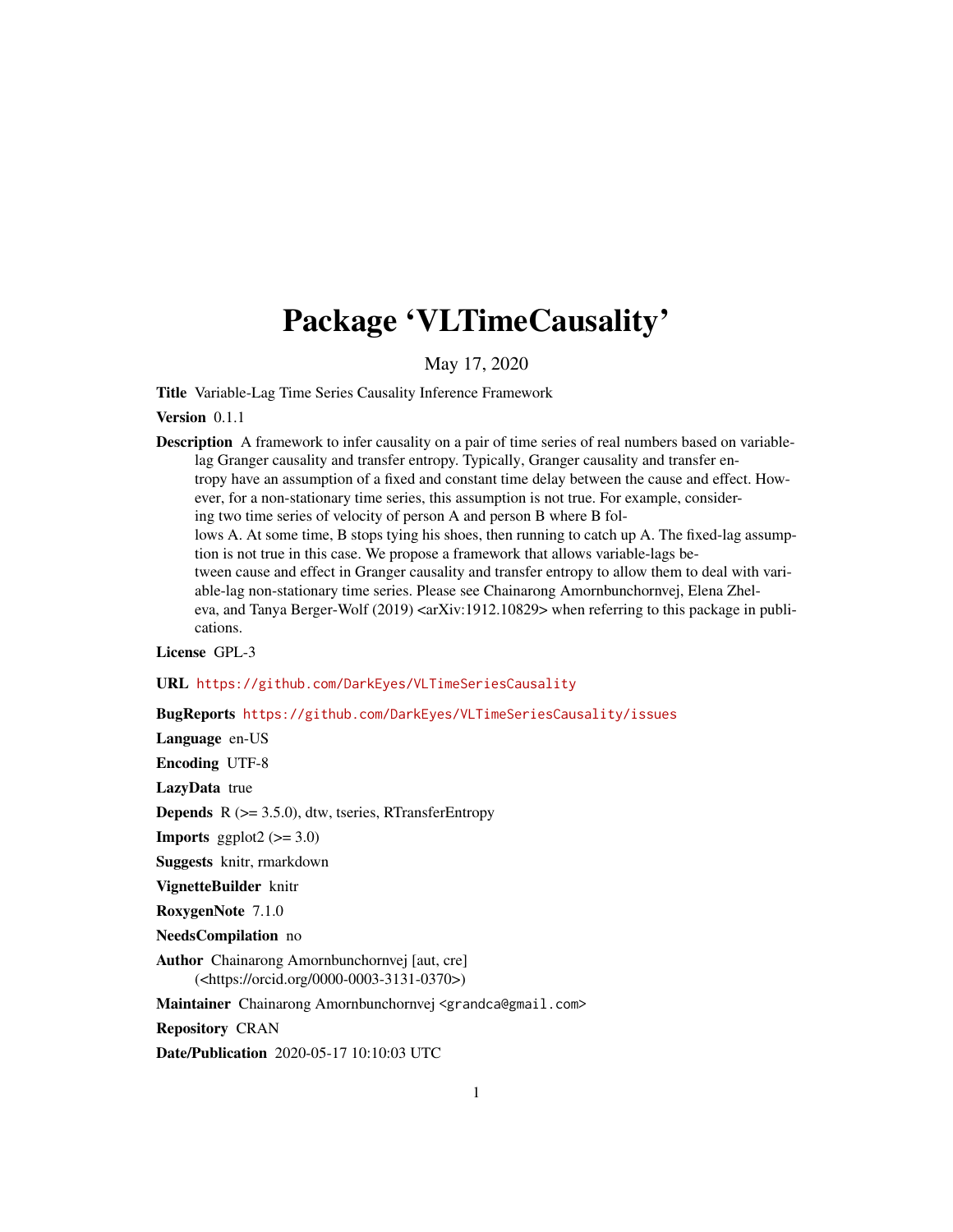### <span id="page-1-0"></span>R topics documented:

checkMultipleSimulationVLtimeseries

*checkMultipleSimulationVLtimeseries*

#### Description

checkMultipleSimulationVLtimeseries is a support function that can compare two adjacency matrices: groundtruth and inferred matrices. It re

#### Usage

checkMultipleSimulationVLtimeseries(trueAdjMat, adjMat)

#### Arguments

| trueAdjMat | a groundtruth matrix. |
|------------|-----------------------|
| adjMat     | an inferred matrix.   |

#### Value

This function returns a list of precision prec, recall rec, and F1 score F1 of inferred vs. groundtruth matrices.

#### Examples

# Generate simulation data G<-matrix(FALSE,10,10) # groundtruth G[1,c(4,7,8,10)]<-TRUE G[2,c(5,7,9,10)]<-TRUE G[3,c(6,8,9,10)]<-TRUE TS <- MultipleSimulationVLtimeseries() out<-multipleVLGrangerFunc(TS) checkMultipleSimulationVLtimeseries(trueAdjMat=G,adjMat=out\$adjMat)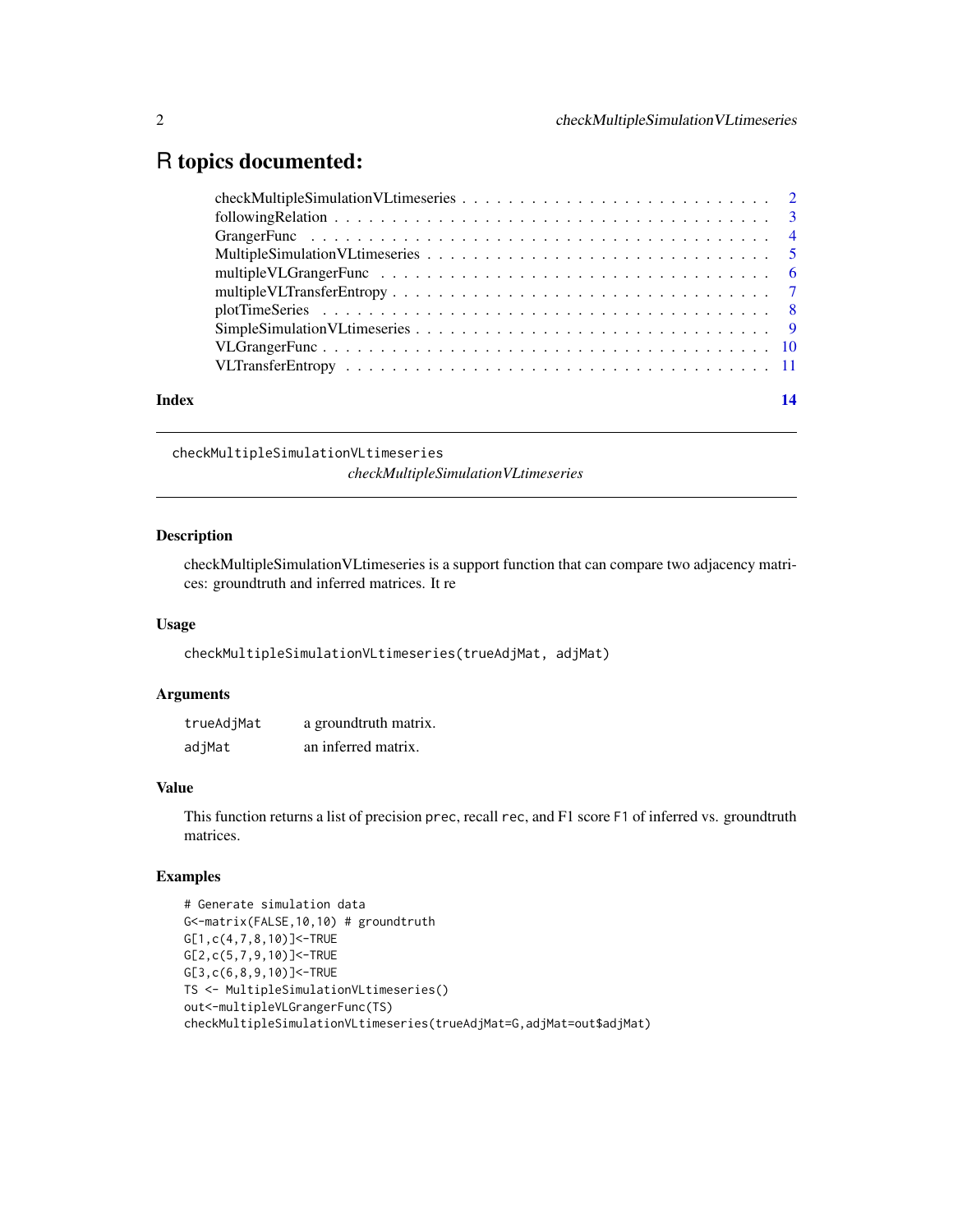<span id="page-2-0"></span>followingRelation *followingRelation*

#### Description

followingRelation is a function that infers whether Y follows X.

#### Usage

followingRelation(Y, X, timeLagWindow, lagWindow = 0.2)

#### Arguments

| Y             | is a numerical time series of a follower                                                                                                                                                 |
|---------------|------------------------------------------------------------------------------------------------------------------------------------------------------------------------------------------|
| X             | is a numerical time series of a leader                                                                                                                                                   |
| timeLagWindow | is a maximum possible time delay in the term of time steps.                                                                                                                              |
| lagWindow     | is a maximum possible time delay in the term of percentage of length $(X)$ . If<br>timeLagWindow is missing, then timeLagWindow=ceiling(lagWindow*length $(X)$ ).<br>The default is 0.2. |

#### Value

This function returns a list of following relation variables below.

| follVal     | is a following-relation value s.t. if foll Val is positive, then Y follows X. If<br>foll Val is negative, then X follows Y. Otherwise, if foll Val is zero, there is no<br>following relation between X, Y. |
|-------------|-------------------------------------------------------------------------------------------------------------------------------------------------------------------------------------------------------------|
| nX          | is a time series that is rearranged from X by applying the lags optindex Vec in<br>order to imitate Y.                                                                                                      |
| optDelay    | is the optimal time delay inferred by cross-correlation of $X, Y$ . It is positive if Y<br>is simply just a time-shift of $X$ (e.g. $Y[t]=X[t-optDelay]$ ).                                                 |
| optCor      | is the optimal correlation of Y[t]=X[t-optDelay] for all t.                                                                                                                                                 |
| optIndexVec | is a time series of optimal warping-path from DTW that is corrected by cross<br>correlation. It is approximately that $Y[t]=X[t-optIndexVec[t]]$ .                                                          |
| VLval       | is a percentage of elements in optimization that is not equal to optimize.                                                                                                                                  |
| ccfout      | is an output object of ccf function.                                                                                                                                                                        |

#### Examples

```
# Generate simulation data
TS <- SimpleSimulationVLtimeseries()
# Run the function
out<-followingRelation(Y=TS$Y,X=TS$X)
```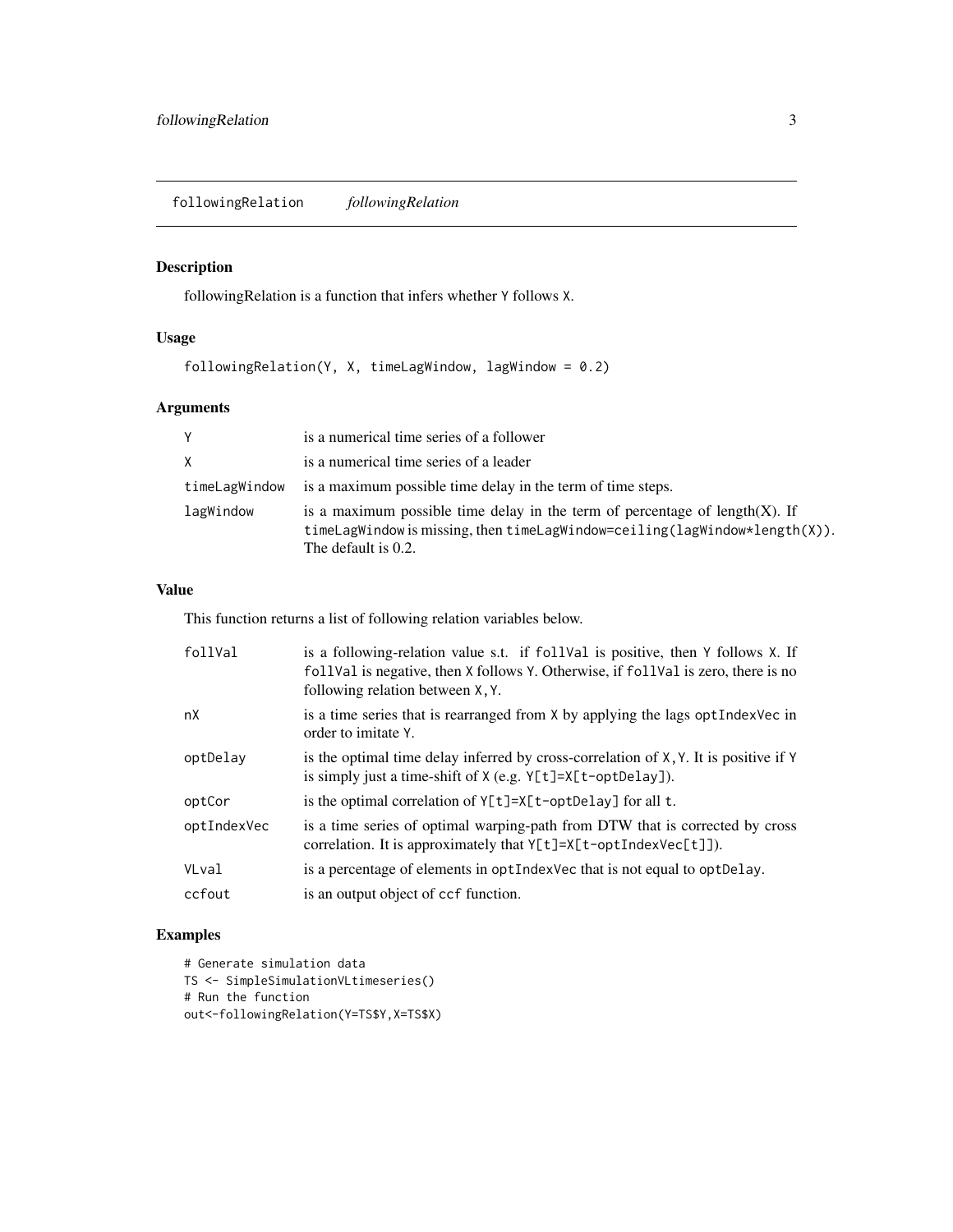<span id="page-3-0"></span>GrangerFunc *GrangerFunc*

#### Description

GrangerFunc is a Granger Causality function. It tests whether X Granger-causes Y.

#### Usage

```
GrangerFunc(
 Y,
 X,
 maxLag = 1,
  alpha = 0.05,
  autoLagflag = TRUE,
  gamma = 0.5,
  family = gaussian
)
```
## Arguments

| Y           | is a numerical time series of effect                                                                                                                                                                                                                                                    |
|-------------|-----------------------------------------------------------------------------------------------------------------------------------------------------------------------------------------------------------------------------------------------------------------------------------------|
| X           | is a numerical time series of cause                                                                                                                                                                                                                                                     |
| maxLag      | is a maximum possible time delay. The default is 1.                                                                                                                                                                                                                                     |
| alpha       | is a significance level of F-test to determine whether X Granger-causes Y. The<br>default is $0.05$ .                                                                                                                                                                                   |
| autoLagflag | is a flag for enabling the automatic lag inference function. The default is true.<br>If it is set to be true, then maxLag is set automatically using cross-correlation.<br>Otherwise, if it is set to be false, then the function takes the maxLag value to<br>infer Granger causality. |
| gamma       | is a parameter to determine whether X Granger-causes Y using BIC difference<br>ratio.                                                                                                                                                                                                   |
| family      | is a parameter of family of function for Generalized Linear Models function<br>(glm). The default is gaussian.                                                                                                                                                                          |

#### Value

This function returns of whether X Granger-causes Y.

| ftest  | F-statistic of Granger causality.                                                       |
|--------|-----------------------------------------------------------------------------------------|
| p.val  | A p-value from F-test.                                                                  |
| BIC H0 | Bayesian Information Criterion (BIC) derived from Y regressing on Y past.               |
| BIC_H1 | Bayesian Information Criterion (BIC) derived from Y regressing on Y.X past.             |
| XgCsY  | The flag is true if X Granger-causes Y using BIC difference ratio where BICD if fractio |
|        | $>=$ gamma.                                                                             |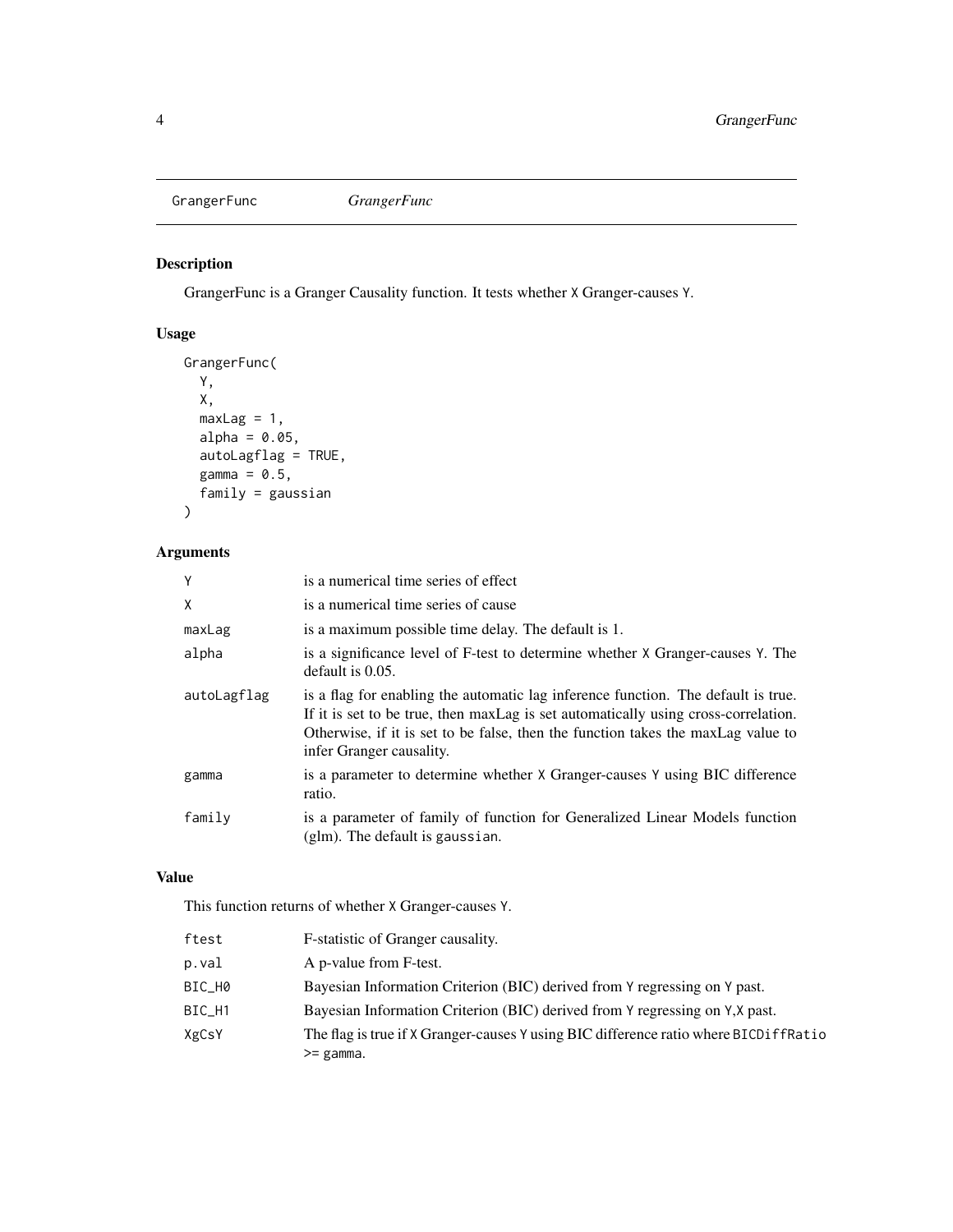#### <span id="page-4-0"></span>MultipleSimulation VLtimeseries 5

| XgCsY_ftest  | The flag is true if X Granger-causes Y using F-test where p. val>=alpha. |
|--------------|--------------------------------------------------------------------------|
| XgCsY_BIC    | The flag is true if X Granger-causes Y using BIC where BIC_H0>=BIC_H1.   |
| maxLag       | A maximum possible time delay.                                           |
| Н0           | glm object of Y regressing on Y past.                                    |
| Η1           | glm object of Y regressing on Y, X past.                                 |
| BICDiffRatio | Bayesian Information Criterion difference ratio: (BIC_H0-BIC_H1)/BIC_H0. |

#### Examples

```
# Generate simulation data
TS <- SimpleSimulationVLtimeseries()
# Run the function
out<-GrangerFunc(Y=TS$Y,X=TS$X)
```
MultipleSimulationVLtimeseries *MultipleSimulationVLtimeseries*

#### Description

MultipleSimulationVLtimeseries is a support function for generating a set of time series TS[,1],...TS[,10]. TS[,1],TS[,2],TS[,3] are causes X time series that are generated independently. The rest of time series are Y time series that are effects of some causes TS[,1],TS[,2],TS[,3]. TS[,1] causes TS[,4],TS[,7],TS[,8], and TS[,10]. TS[,2] causes TS[,5],TS[,7],TS[,9], and TS[,10]. TS[,3] causes TS[,6],TS[,8],TS[,9], and TS[,10].

#### Usage

```
MultipleSimulationVLtimeseries(
  n = 200,lag = 5,
  YstFixInx = 110,
  YfnFixInx = 170,
  XpointFixInx = 100,
  arimaFlag = TRUE,
  seedVal = -1)
```

| n         | is length of time series.                                                   |
|-----------|-----------------------------------------------------------------------------|
| lag       | is a time lag between $X$ and $Y$ s.t. $Y[t]$ is approximately $X[t$ -lag]. |
| YstFixInx | is the starting point of variable lag part.                                 |
| YfnFixInx | is the end point of variable lag part.                                      |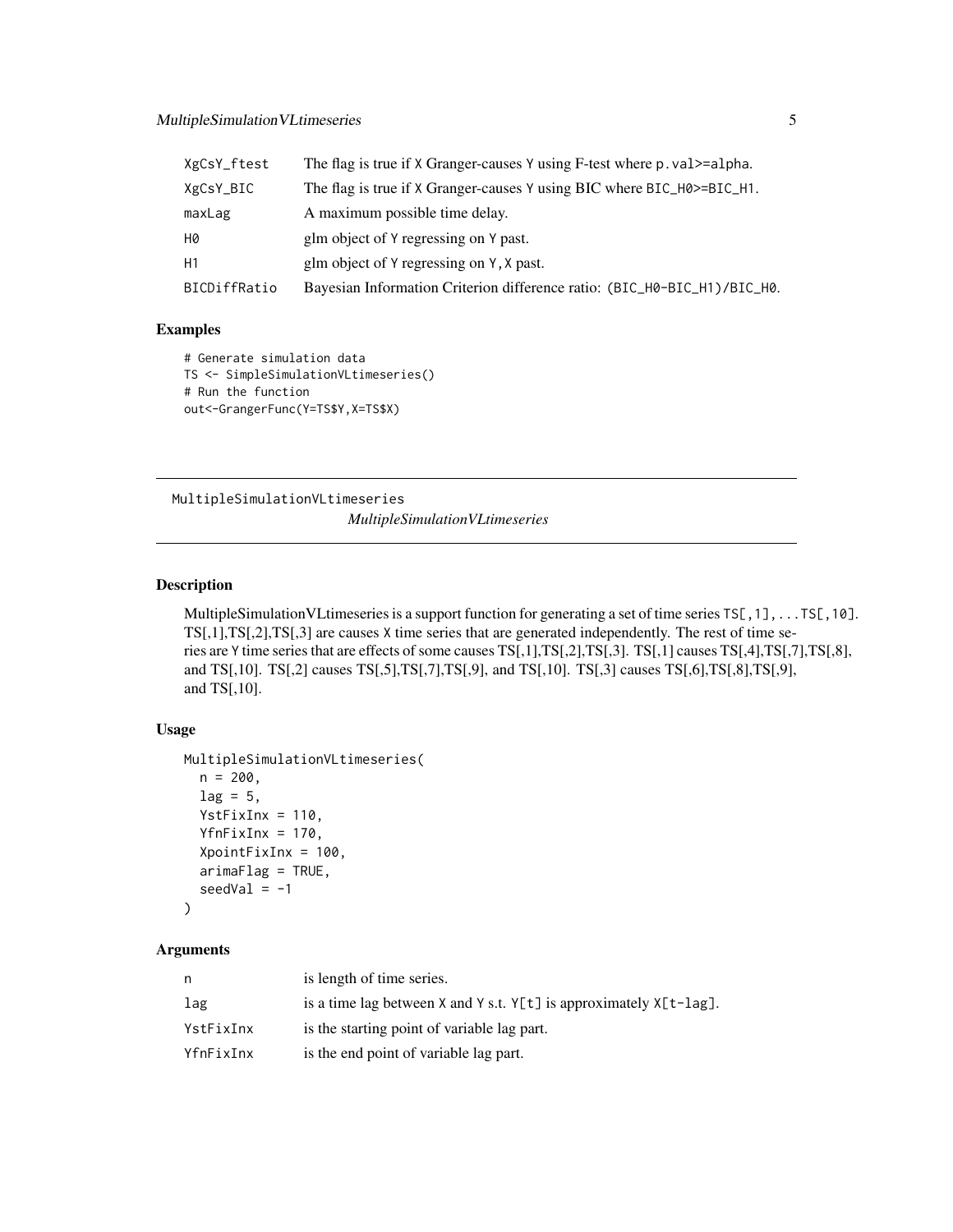<span id="page-5-0"></span>

| XpointFixInx | is a point in X s.t. $Y[YstFixInx:YfnFixInx]=X[XpointFixInx]$ .                                                                                               |
|--------------|---------------------------------------------------------------------------------------------------------------------------------------------------------------|
| arimaFlag    | is ARMA model flag. If it is true, then X is generated by ARMA model. If it is<br>false, then X is generated by sampling of the standard normal distribution. |
| seedVal      | is a seed parameter for generating random noise.                                                                                                              |

This function returns a list of time series TS.

#### Examples

```
# Generate simulation data
TS <- MultipleSimulationVLtimeseries()
```
multipleVLGrangerFunc *multipleVLGrangerFunc*

#### Description

multipleVLGrangerFunc is a function that infers Variable-lag Granger Causality of all pairwises of  $m$  time series  $TS[, 1], \ldots TS[, m].$ 

#### Usage

```
multipleVLGrangerFunc(
 TS,
 maxLag,
 alpha = 0.05,
  gamma = 0.3,
 autoLagflag = TRUE,
 causalFlag = 0,
 VLflag = TRUE,
  family = gaussian
\mathcal{L}
```

| <b>TS</b> | is a numerical time series of effect where $TS[t, k]$ is an element at time t of kth<br>time series.      |
|-----------|-----------------------------------------------------------------------------------------------------------|
| maxLag    | is a maximum possible time delay. The default is $0.2*length(Y)$ .                                        |
| alpha     | is a significance level of F-test to determine whether X Granger-causes Y. The<br>default is $0.05$ .     |
| gamma     | is a parameter to determine whether X Granger-causes Y using BIC difference<br>ratio. The default is 0.3. |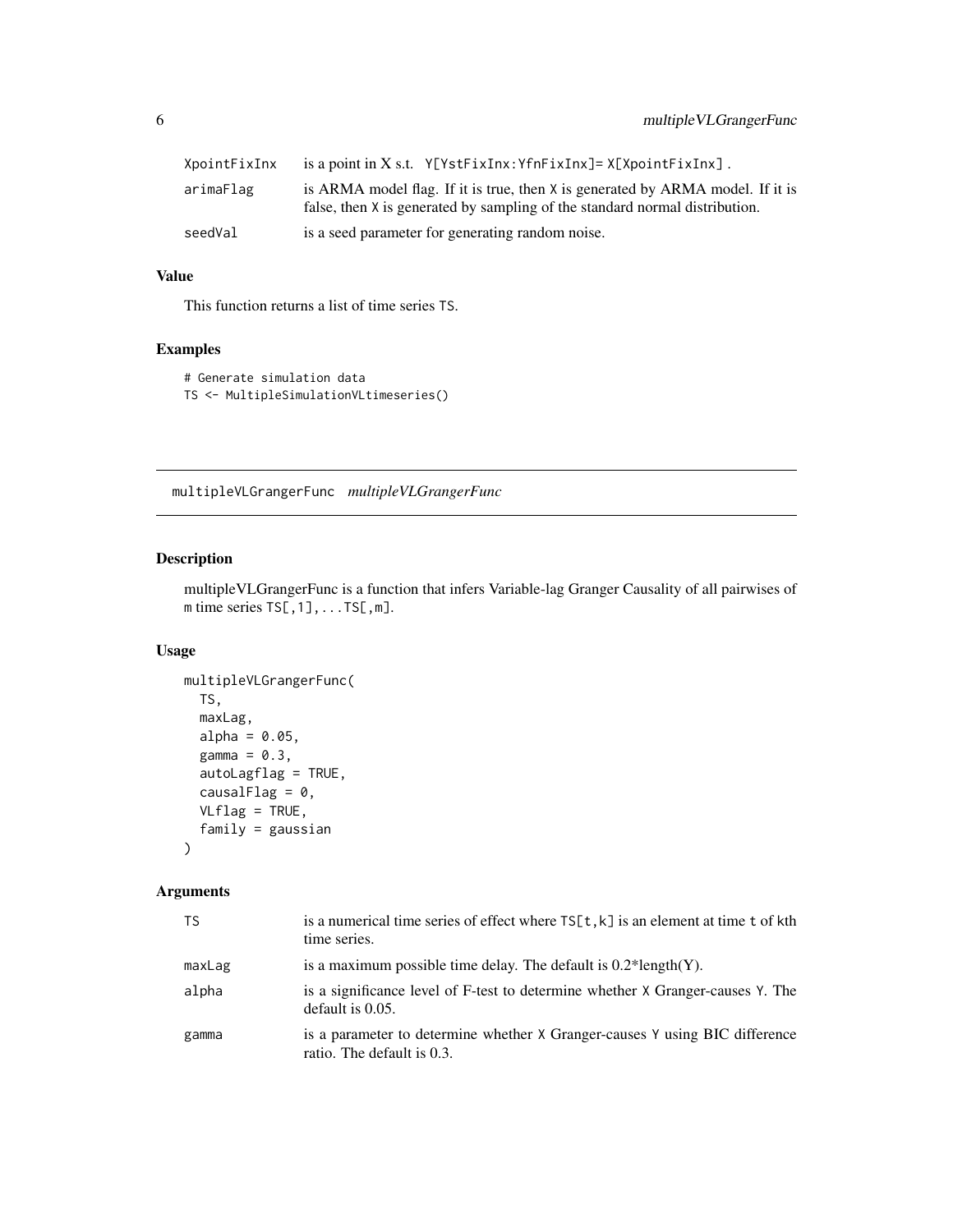<span id="page-6-0"></span>

| autoLagflag | is a flag for enabling the automatic lag inference function. The default is true.<br>If it is set to be true, then maxLag is set automatically using cross-correlation.<br>Otherwise, if it is set to be false, then the function takes the maxLag value to<br>infer Granger causality. |
|-------------|-----------------------------------------------------------------------------------------------------------------------------------------------------------------------------------------------------------------------------------------------------------------------------------------|
| causalFlag  | is a choice of criterion for inferring causality: causal Flag=0 for BIC difference<br>ratio, causalFlag=1 for f-test, or causalFlag=2 for BIC.                                                                                                                                          |
| VLflag      | is a flag of Granger causality choice: either VLflag=TRUE for VL-Granger or<br>VLflag=FALSE for Granger causality.                                                                                                                                                                      |
| family      | is a parameter of family of function for Generalized Linear Models function<br>$(glm)$ . The default is gaussian.                                                                                                                                                                       |

This function returns of a list of an adjacency matrix of causality where  $adjMat[i,j]$  is true if TS[,i] causes TS[,j].

#### Examples

```
# Generate simulation data
TS <- MultipleSimulationVLtimeseries()
# Run the function
out<-multipleVLGrangerFunc(TS)
```
multipleVLTransferEntropy *multipleVLTransferEntropy*

#### Description

multipleVLTransferEntropy is a function that infers Variable-lag Transfer Entropy of all pairwises of  $m$  time series  $TS[, 1], \ldots TS[, m].$ 

#### Usage

```
multipleVLTransferEntropy(
 TS,
 maxLag,
 nboot = 0,
 lx = 1,
 ly = 1,
 VLflag = TRUE,
 autoLagflag = TRUE,
  alpha = 0.05)
```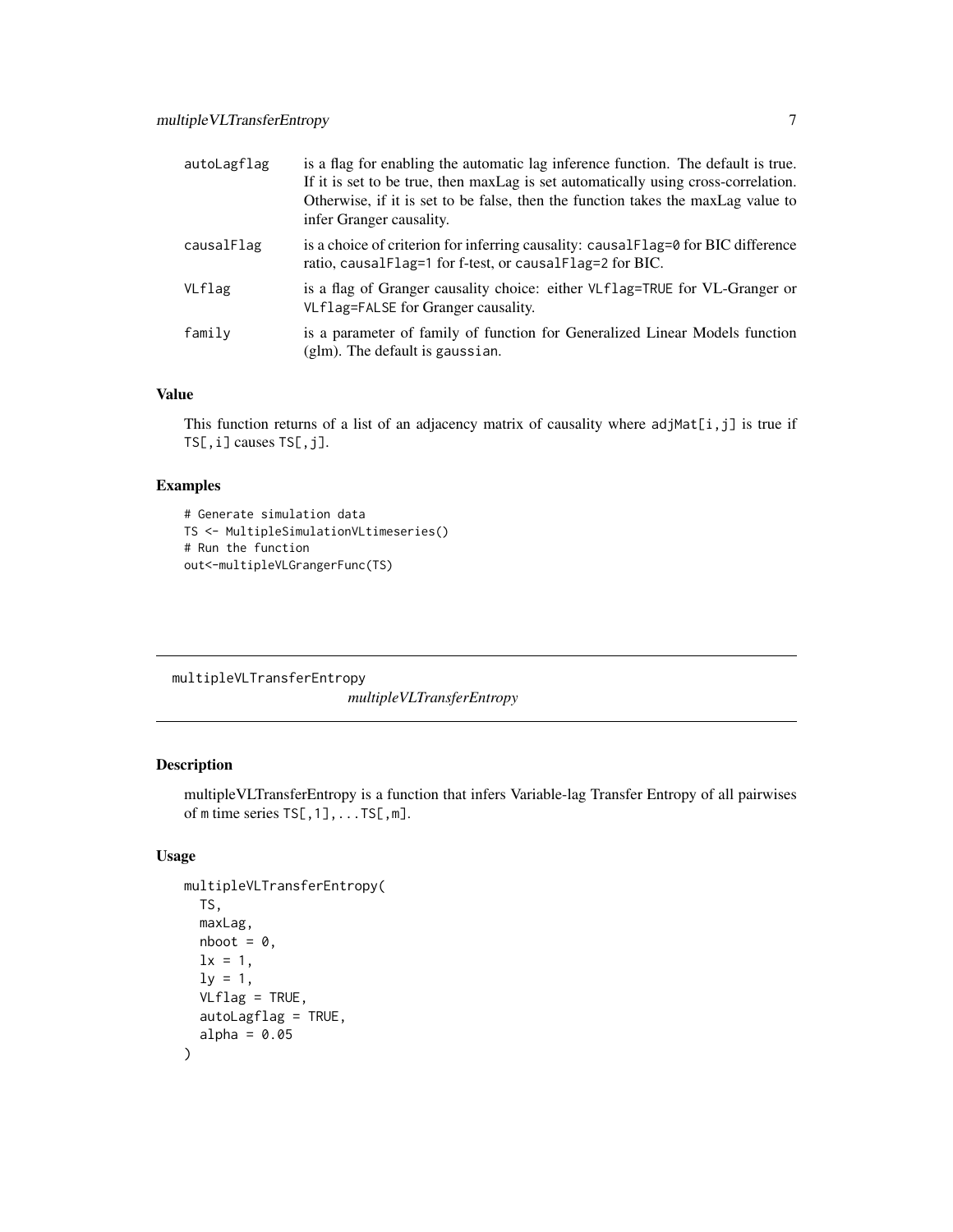#### <span id="page-7-0"></span>Arguments

| <b>TS</b>   | is a numerical time series of effect where $TS[t, k]$ is an element at time t of kth<br>time series.                                                                                                                                                                                    |
|-------------|-----------------------------------------------------------------------------------------------------------------------------------------------------------------------------------------------------------------------------------------------------------------------------------------|
| maxLag      | is a maximum possible time delay. The default is $0.2*length(Y)$ .                                                                                                                                                                                                                      |
| nboot       | is a number of times of bootstrapping for RTransferEntropy::transfer_entropy()<br>function.                                                                                                                                                                                             |
| 1x, 1y      | are lag parameters of RTransferEntropy::transfer_entropy().                                                                                                                                                                                                                             |
| VLflag      | is a flag of Granger causality choice: either VLf1ag=TRUE for VL-Granger or<br>VLflag=FALSE for Granger causality.                                                                                                                                                                      |
| autoLagflag | is a flag for enabling the automatic lag inference function. The default is true.<br>If it is set to be true, then maxLag is set automatically using cross-correlation.<br>Otherwise, if it is set to be false, then the function takes the maxLag value to<br>infer Granger causality. |
| alpha       | is a significant-level threshold for TE bootstrapping by Dimpfl and Peter (2013).                                                                                                                                                                                                       |

#### Value

This function returns of a list of an adjacency matrix of causality where  $adjMat[i,j]$  is true if TS[,i] causes TS[,j].

#### Examples

```
# Generate simulation data
out1<-SimpleSimulationVLtimeseries()
TS<-cbind(out1$X,out1$Y)
# Run the function
out2<-multipleVLTransferEntropy(TS,maxLag=1)
```
plotTimeSeries *plotTimeSeries*

#### Description

plotTimeSeries is a function for visualizing time series

#### Usage

```
plotTimeSeries(X, Y, strTitle = "Time Series Plot", TSnames)
```

| X        | is a 1st numerical time series                                                                        |
|----------|-------------------------------------------------------------------------------------------------------|
| Y        | is a 2nd numerical time series. If it is not supplied, the function plots only X.                     |
| strTitle | is a string of the plot title                                                                         |
| TSnames  | is a list of legend of X, Y where TS names [1] is a legend of X and TS names [2] is<br>a legend of Y. |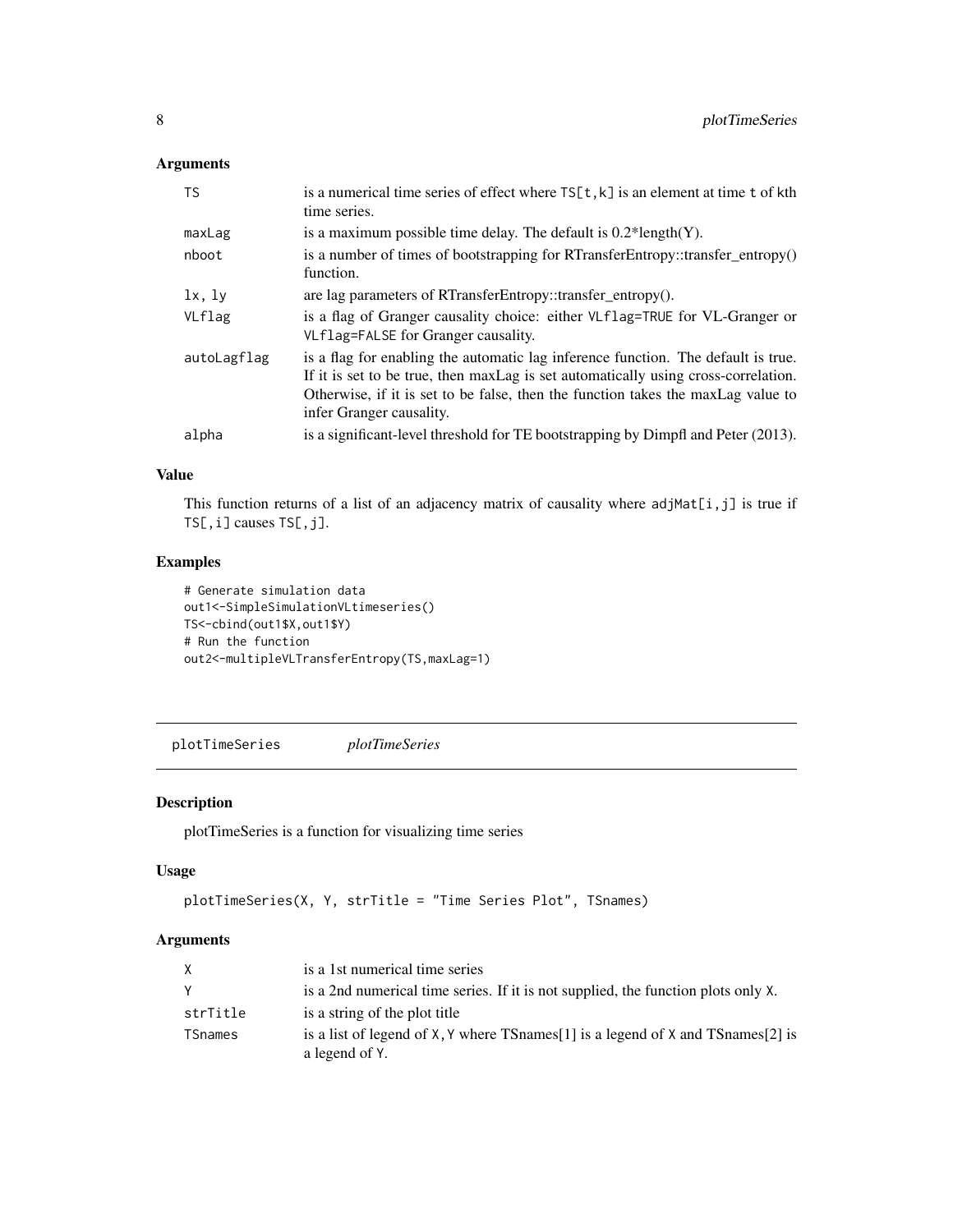<span id="page-8-0"></span>This function returns an object of ggplot class.

#### Examples

```
# Generate simulation data
TS <- SimpleSimulationVLtimeseries()
# Run the function
plotTimeSeries(Y=TS$Y,X=TS$X)
```
SimpleSimulationVLtimeseries

*SimpleSimulationVLtimeseries*

#### Description

SimpleSimulationVLtimeseries is a support function for generating time series X,Y where X VL-Granger-causes Y.

#### Usage

```
SimpleSimulationVLtimeseries(
 n = 200,
  lag = 5,YstFixInx = 110,
 YfnFixInx = 170,
  XpointFixInx = 100,
  arimaFlag = TRUE,
  seedVal = -1,
  expflag = FALSE,
  causalFlag = TRUE
\mathcal{E}
```

| n            | is length of time series.                                                                                                                                     |
|--------------|---------------------------------------------------------------------------------------------------------------------------------------------------------------|
| lag          | is a time lag between $X$ and $Y$ s.t. $Y[t]$ is approximately $X[t$ -lag].                                                                                   |
| YstFixInx    | is the starting point of variable lag part.                                                                                                                   |
| YfnFixInx    | is the end point of variable lag part.                                                                                                                        |
| XpointFixInx | is a point in $X$ s.t. $Y[YstFixInx:YfnFixInx]=X[XpointFixInx]$ .                                                                                             |
| arimaFlag    | is ARMA model flag. If it is true, then X is generated by ARMA model. If it is<br>false, then X is generated by sampling of the standard normal distribution. |
| seedVal      | is a seed parameter for generating random noise. If it is not -1, then the rnorm is<br>set the random seed with seed Val.                                     |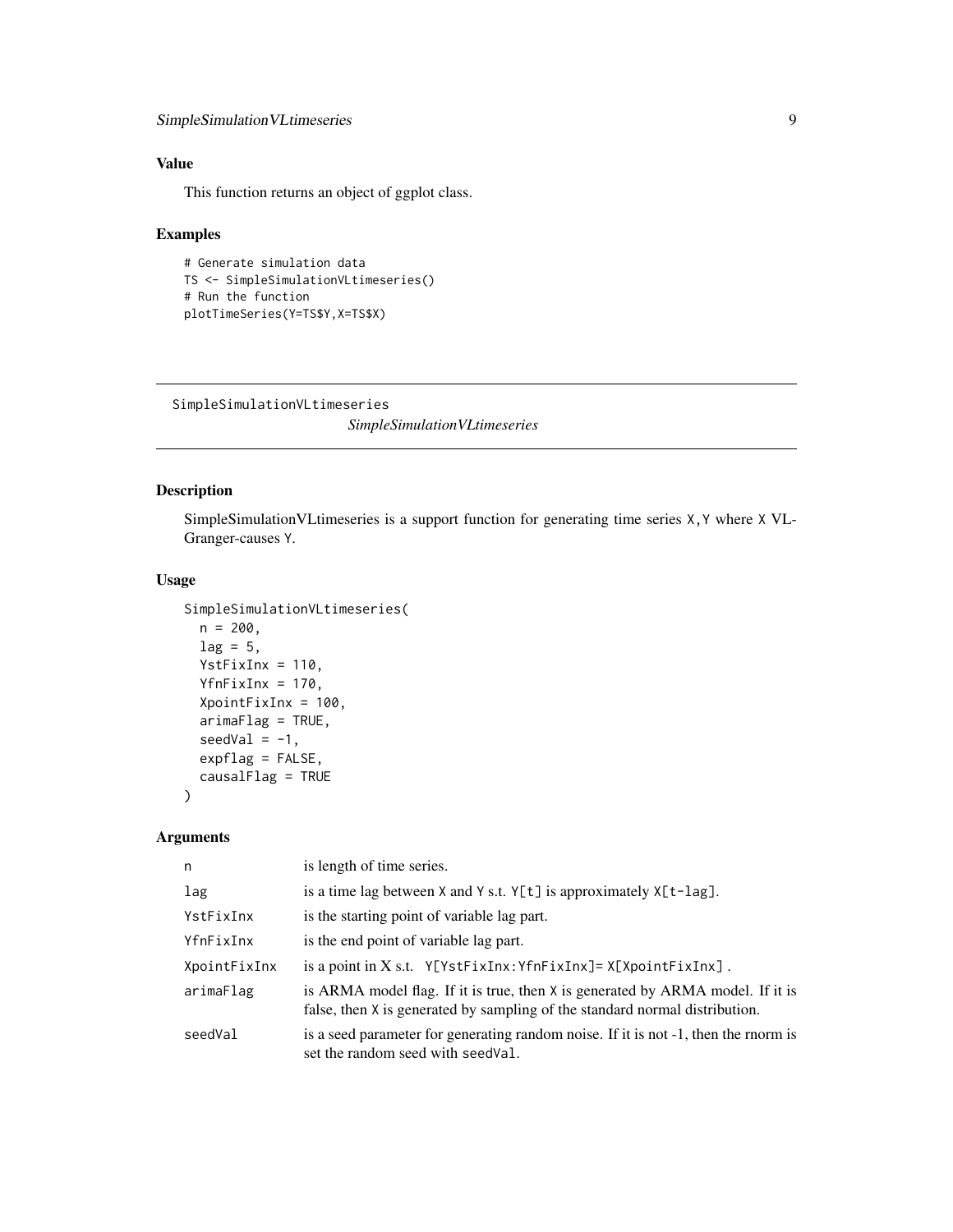<span id="page-9-0"></span>

| expflag    | is the flag to set the relation between $Y[i+lag]$ and $X[i]$ . If it is false Y, X has a     |
|------------|-----------------------------------------------------------------------------------------------|
|            | linear relation, otherwise, they have an exponential relation.                                |
| causalFlag | is a flag. If it is true, then $X$ causes $Y$ . Otherwise, $X$ , $Y$ have no causal relation. |

This function returns a list of time series X,Y where X VL-Granger-causes Y.

#### Examples

```
# Generate simulation data
TS <- SimpleSimulationVLtimeseries()
```
VLGrangerFunc *VLGrangerFunc*

#### Description

VLGrangerFunc is a Variable-lag Granger Causality function. It tests whether X VL-Granger-causes Y.

#### Usage

```
VLGrangerFunc(
 Y,
 X,
 alpha = 0.05,
 maxLag,
 gamma = 0.5,
  autoLagflag = TRUE,
  family = gaussian
\mathcal{L}
```

| Y           | is a numerical time series of effect                                                                                                                                                                                                                                                    |
|-------------|-----------------------------------------------------------------------------------------------------------------------------------------------------------------------------------------------------------------------------------------------------------------------------------------|
| X           | is a numerical time series of cause                                                                                                                                                                                                                                                     |
| alpha       | is a significance level of f-test to determine whether X Granger-causes Y. The<br>default is $0.05$ .                                                                                                                                                                                   |
| maxLag      | is a maximum possible time delay. The default is $0.2*length(Y)$ .                                                                                                                                                                                                                      |
| gamma       | is a parameter to determine whether X Granger-causes Y using BIC difference<br>ratio. The default is 0.5.                                                                                                                                                                               |
| autoLagflag | is a flag for enabling the automatic lag inference function. The default is true.<br>If it is set to be true, then maxLag is set automatically using cross-correlation.<br>Otherwise, if it is set to be false, then the function takes the maxLag value to<br>infer Granger causality. |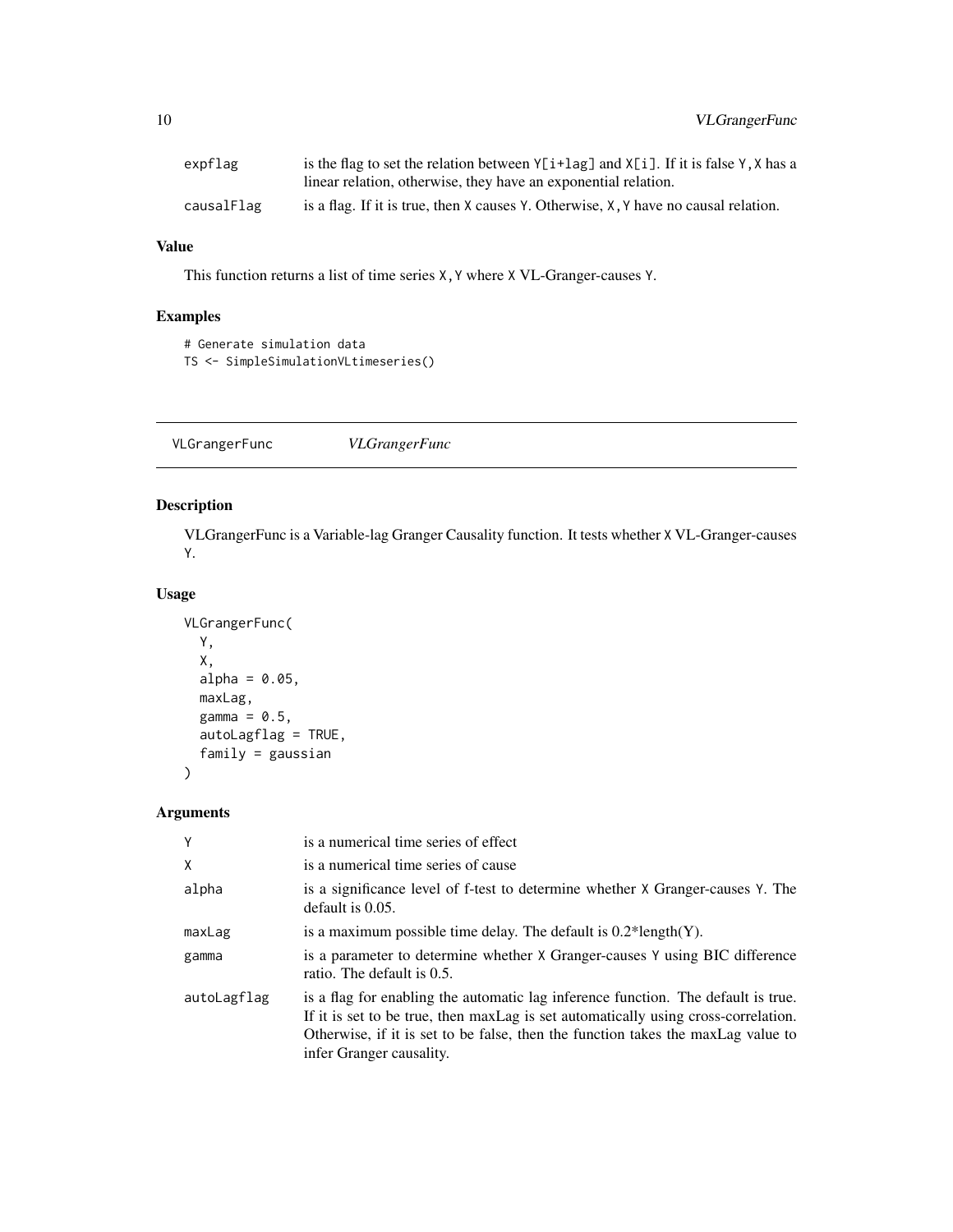#### <span id="page-10-0"></span>VLTransferEntropy 11

family is a parameter of family of function for Generalized Linear Models function (glm). The default is gaussian.

#### Value

This function returns of whether X Granger-causes Y.

| ftest        | F-statistic of Granger causality.                                                                       |
|--------------|---------------------------------------------------------------------------------------------------------|
| p.val        | A p-value from F-test.                                                                                  |
| BIC_H0       | Bayesian Information Criterion (BIC) derived from Y regressing on Y past.                               |
| BIC_H1       | Bayesian Information Criterion (BIC) derived from Y regressing on Y, X past.                            |
| XgCsY        | The flag is true if X Granger-causes Y using BIC difference ratio where BICD if fraction<br>$>=$ gamma. |
| XgCsY_ftest  | The flag is true if X Granger-causes Y using f-test where p. val>=alpha.                                |
| XgCsY_BIC    | The flag is true if X Granger-causes Y using BIC where BIC_H0>=BIC_H1.                                  |
| maxLag       | A maximum possible time delay.                                                                          |
| Н0           | glm object of Y regressing on Y past.                                                                   |
| Н1           | glm object of Y regressing on Y, X past.                                                                |
| follOut      | is a list of variables from function following Relation.                                                |
| BICDiffRatio | Bayesian Information Criterion difference ratio: (BIC_H0-BIC_H1)/BIC_H0.                                |
|              |                                                                                                         |

#### Examples

```
# Generate simulation data
TS <- SimpleSimulationVLtimeseries()
# Run the function
out<-VLGrangerFunc(Y=TS$Y,X=TS$X)
```
VLTransferEntropy *VLTransferEntropy*

#### Description

VLTransferEntropy is a Variable-lag Transfer Entropy function. It tests whether X VL-Transfer-Entropy-causes Y.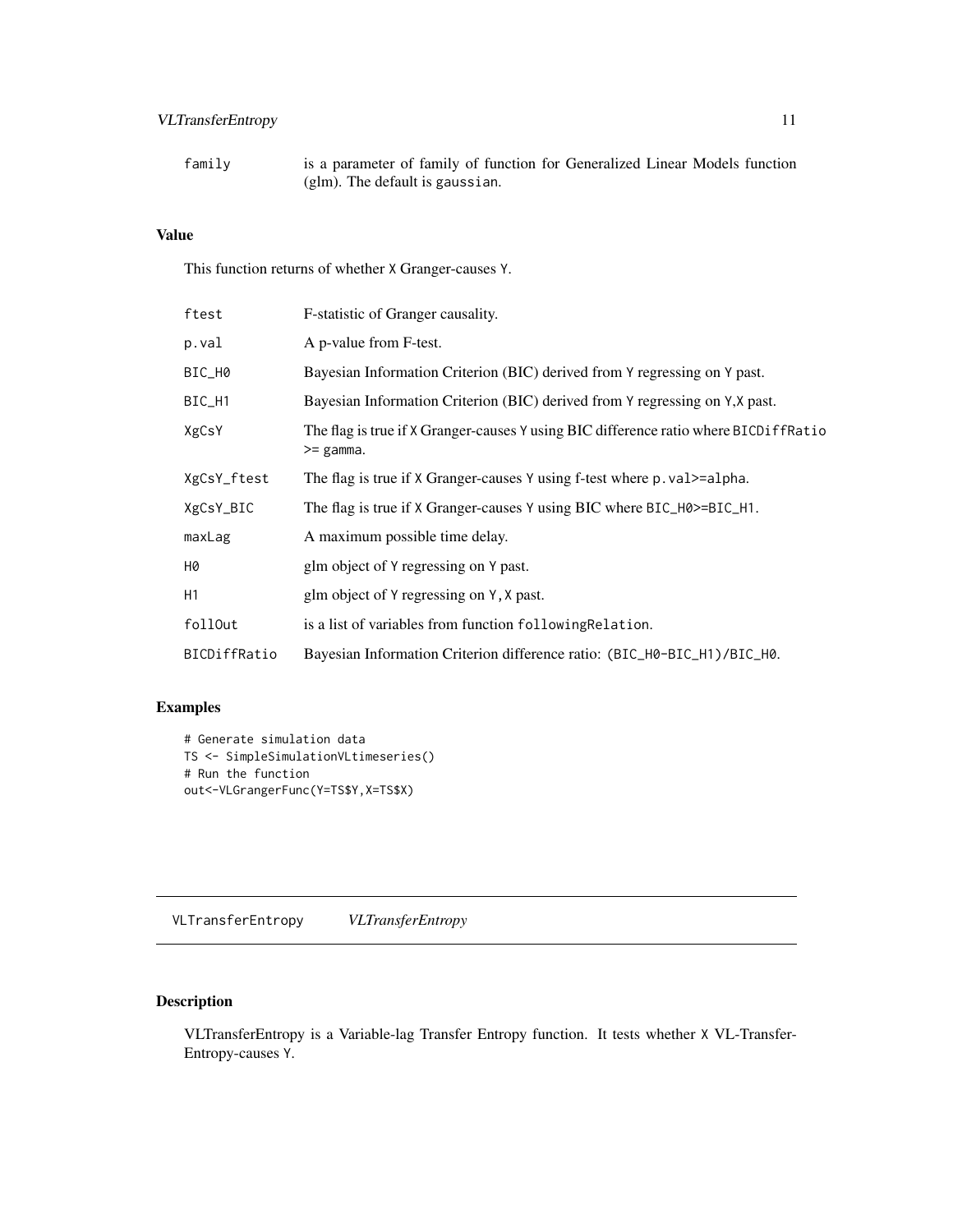#### Usage

```
VLTransferEntropy(
 Y,
 X,
 maxLag,
 nboot = 0,
 lx = 1,ly = 1,
  VLflag = TRUE,
  autoLagflag = TRUE,
 alpha = 0.05\mathcal{L}
```
#### Arguments

| Y           | is a numerical time series of effect                                                                                                                                                                                                                                                    |
|-------------|-----------------------------------------------------------------------------------------------------------------------------------------------------------------------------------------------------------------------------------------------------------------------------------------|
| X           | is a numerical time series of cause                                                                                                                                                                                                                                                     |
| maxLag      | is a maximum possible time delay. The default is $0.2*length(Y)$ .                                                                                                                                                                                                                      |
| nboot       | is a number of times of bootstrapping for RTransferEntropy::transfer_entropy()<br>function.                                                                                                                                                                                             |
| lx, ly      | are lag parameters of RTransferEntropy::transfer_entropy().                                                                                                                                                                                                                             |
| VLflag      | is a flag of Transfer Entropy choice: either VLf1ag=TRUE for VL-Transfer En-<br>tropy or VLflag=FALSE for Transfer Entropy.                                                                                                                                                             |
| autoLagflag | is a flag for enabling the automatic lag inference function. The default is true.<br>If it is set to be true, then maxLag is set automatically using cross-correlation.<br>Otherwise, if it is set to be false, then the function takes the maxLag value to<br>infer Granger causality. |
| alpha       | is a significant-level threshold for TE bootstrapping by Dimpfl and Peter (2013).                                                                                                                                                                                                       |

#### Value

This function returns of whether X (VL-)Transfer-Entropy-causes Y.

| TEratio    | is a Transfer Entropy ratio. If it is greater than one, then X causes Y.                                                                                                                           |
|------------|----------------------------------------------------------------------------------------------------------------------------------------------------------------------------------------------------|
| res        | is an object of output from RTransferEntropy::transfer_entropy()                                                                                                                                   |
| follOut    | is a list of variables from function following Relation.                                                                                                                                           |
| XgCsY_trns | The flag is true if X (VL-)Transfer-Entropy-causes Y using Transfer Entropy ratio<br>ratio where TEratio >1 if X causes Y. Additionally, if nboot >1, the flag is true<br>only when pval <= alpha. |
| pval       | It is a p-value for TE bootstrapping by Dimpfl and Peter (2013).                                                                                                                                   |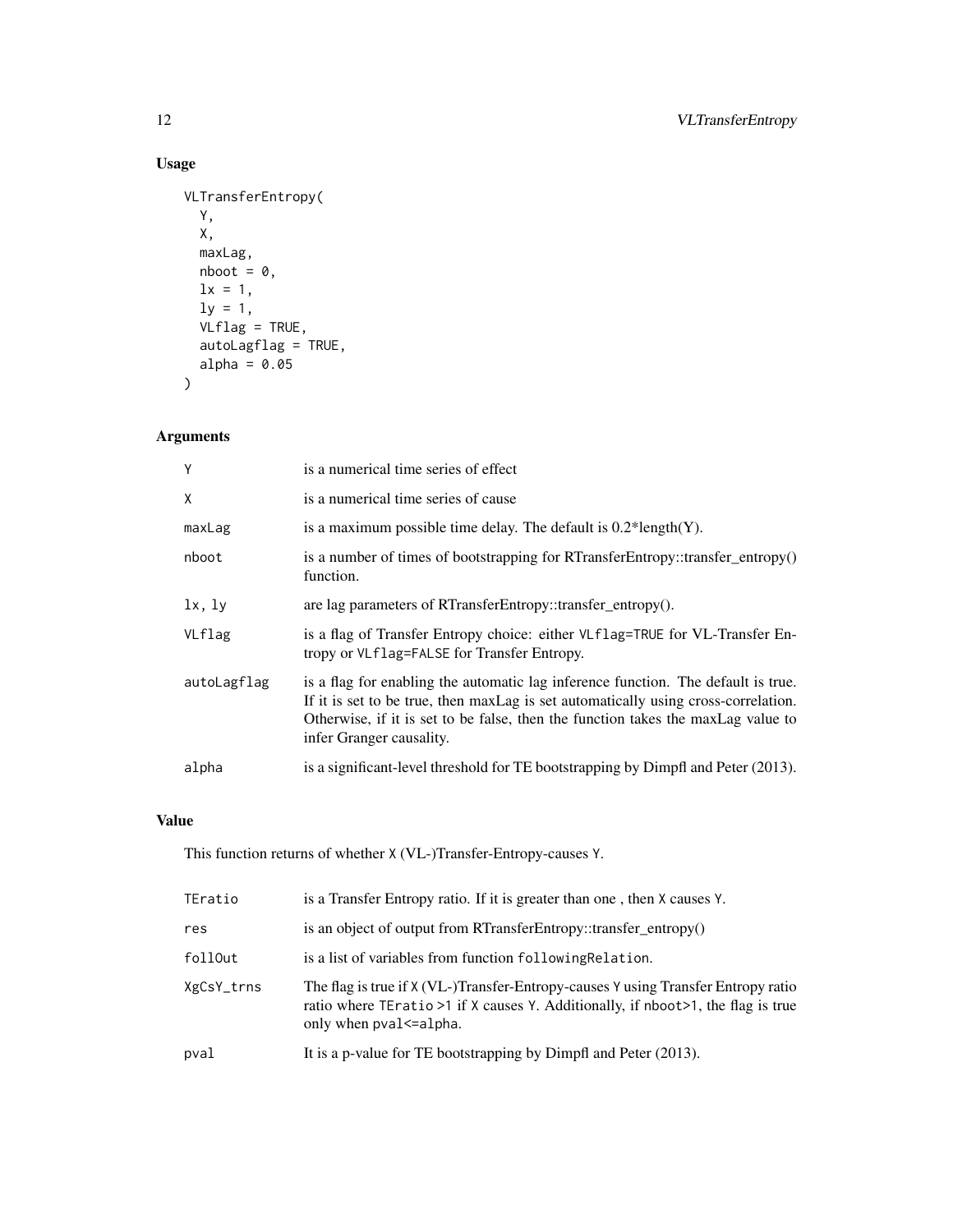#### VLTransferEntropy 13

### Examples

# Generate simulation data TS <- SimpleSimulationVLtimeseries() # Run the function out<-VLTransferEntropy(Y=TS\$Y,X=TS\$X)